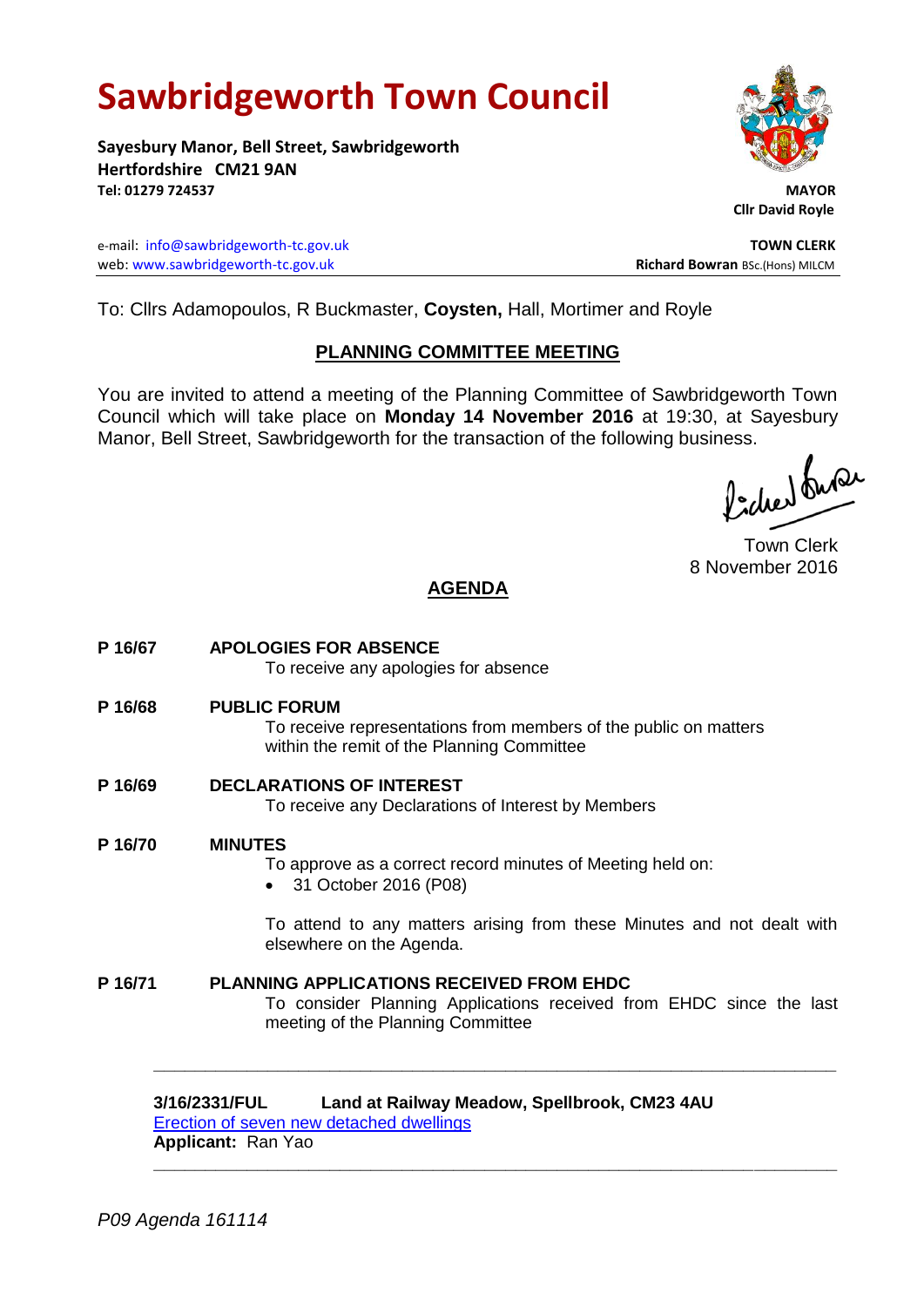#### **3/16/2444/FUL Cricket Club Changing Rooms, Townfields, Springhall Road**

**\_\_\_\_\_\_\_\_\_\_\_\_\_\_\_\_\_\_\_\_\_\_\_\_\_\_\_\_\_\_\_\_\_\_\_\_\_\_\_\_\_\_\_\_\_\_\_\_\_\_\_\_\_\_\_\_\_\_\_\_\_\_\_\_\_**

[Single storey extension to Cricket Club changing rooms and installation of exterior](https://publicaccess.eastherts.gov.uk/online-applications/applicationDetails.do?activeTab=summary&keyVal=OG08X8GLM1200)  [insulation. New wheelchair access ramp and hand rail. Foundation and ground floor](https://publicaccess.eastherts.gov.uk/online-applications/applicationDetails.do?activeTab=summary&keyVal=OG08X8GLM1200)  [reinforcement](https://publicaccess.eastherts.gov.uk/online-applications/applicationDetails.do?activeTab=summary&keyVal=OG08X8GLM1200)

**\_\_\_\_\_\_\_\_\_\_\_\_\_\_\_\_\_\_\_\_\_\_\_\_\_\_\_\_\_\_\_\_\_\_\_\_\_\_\_\_\_\_\_\_\_\_\_\_\_\_\_\_\_\_\_\_\_\_\_\_\_\_\_\_\_\_**

**\_\_\_\_\_\_\_\_\_\_\_\_\_\_\_\_\_\_\_\_\_\_\_\_\_\_\_\_\_\_\_\_\_\_\_\_\_\_\_\_\_\_\_\_\_\_\_\_\_\_\_\_\_\_\_\_\_\_\_\_\_\_\_\_\_\_**

**Applicant:** Sawbridgeworth Cricket Club

**3/16/2447/HH Rushmead, London Road, Spellbrook** [Demolition of conservatories and erection of a single storey rear extension](https://publicaccess.eastherts.gov.uk/online-applications/applicationDetails.do?activeTab=summary&keyVal=OG0910GLM1800) **Applicant:** Mr Kam Miyako

**P 16/72 LATE PLANNING APPLICATIONS** To deal with Planning Applications received from EHDC following the Publication of this Agenda and received before 11 November 2016

**P 16/73 PLANNING DECISIONS MADE BY EHDC** To receive Planning Decisions from EHDC

#### **3/16/1507/FUL The Ancient Raj, Knight Street, CM21 9AX**

[Demolition of restaurant and 3no garages/stores. Erection of 2no two bedroomed](https://publicaccess.eastherts.gov.uk/online-applications/applicationDetails.do?activeTab=summary&keyVal=O9MJI5GLKI100)  [dwellings and 2no 3 bedroomed dwellings with associated landscaping and parking](https://publicaccess.eastherts.gov.uk/online-applications/applicationDetails.do?activeTab=summary&keyVal=O9MJI5GLKI100) **Applicant: A J Wadhams & Co Ltd** *STC Comment: No Objection EHDC Decision: Granted*

**\_\_\_\_\_\_\_\_\_\_\_\_\_\_\_\_\_\_\_\_\_\_\_\_\_\_\_\_\_\_\_\_\_\_\_\_\_\_\_\_\_\_\_\_\_\_\_\_\_\_\_\_\_\_\_\_\_\_\_\_\_\_\_\_\_\_**

**\_\_\_\_\_\_\_\_\_\_\_\_\_\_\_\_\_\_\_\_\_\_\_\_\_\_\_\_\_\_\_\_\_\_\_\_\_\_\_\_\_\_\_\_\_\_\_\_\_\_\_\_\_\_\_\_\_\_\_\_\_\_\_\_\_\_**

**\_\_\_\_\_\_\_\_\_\_\_\_\_\_\_\_\_\_\_\_\_\_\_\_\_\_\_\_\_\_\_\_\_\_\_\_\_\_\_\_\_\_\_\_\_\_\_\_\_\_\_\_\_\_\_\_\_\_\_\_\_\_\_\_\_\_**

#### **3/16/1237/HH The Bungalow, Rowneybury, Harlow Road, Sawbridgeworth** [Proposed single storey front extension and alterations to fenestration](https://publicaccess.eastherts.gov.uk/online-applications/applicationDetails.do?activeTab=summary&keyVal=O7TQ6NGLK1900)

**Applicant: Mr N Utley** *STC Comment: No Objection EHDC Decision: Granted*

#### **3/16/2017/HH 10 Church Walk, CM21 9BJ**

[Proposed single storey side and rear extensions. New ground floor side door opening](https://publicaccess.eastherts.gov.uk/online-applications/applicationDetails.do?activeTab=summary&keyVal=OCX27NGLLBQ00) **Applicant: Mr & Mrs Sylvester** *STC Comment: No Objection EHDC Decision: Granted* **\_\_\_\_\_\_\_\_\_\_\_\_\_\_\_\_\_\_\_\_\_\_\_\_\_\_\_\_\_\_\_\_\_\_\_\_\_\_\_\_\_\_\_\_\_\_\_\_\_\_\_\_\_\_\_\_\_\_\_\_\_\_\_\_\_\_**

#### **P 16/74 PLANNING APPEALS**

To receive notification from EHDC of Planning Appeals

None received

Plans are no longer available in the Council Office for inspection. They are available on-line on the East Herts District Council web-site.

Members of the public and press are cordially invited to attend all meetings of the Council and its committees.